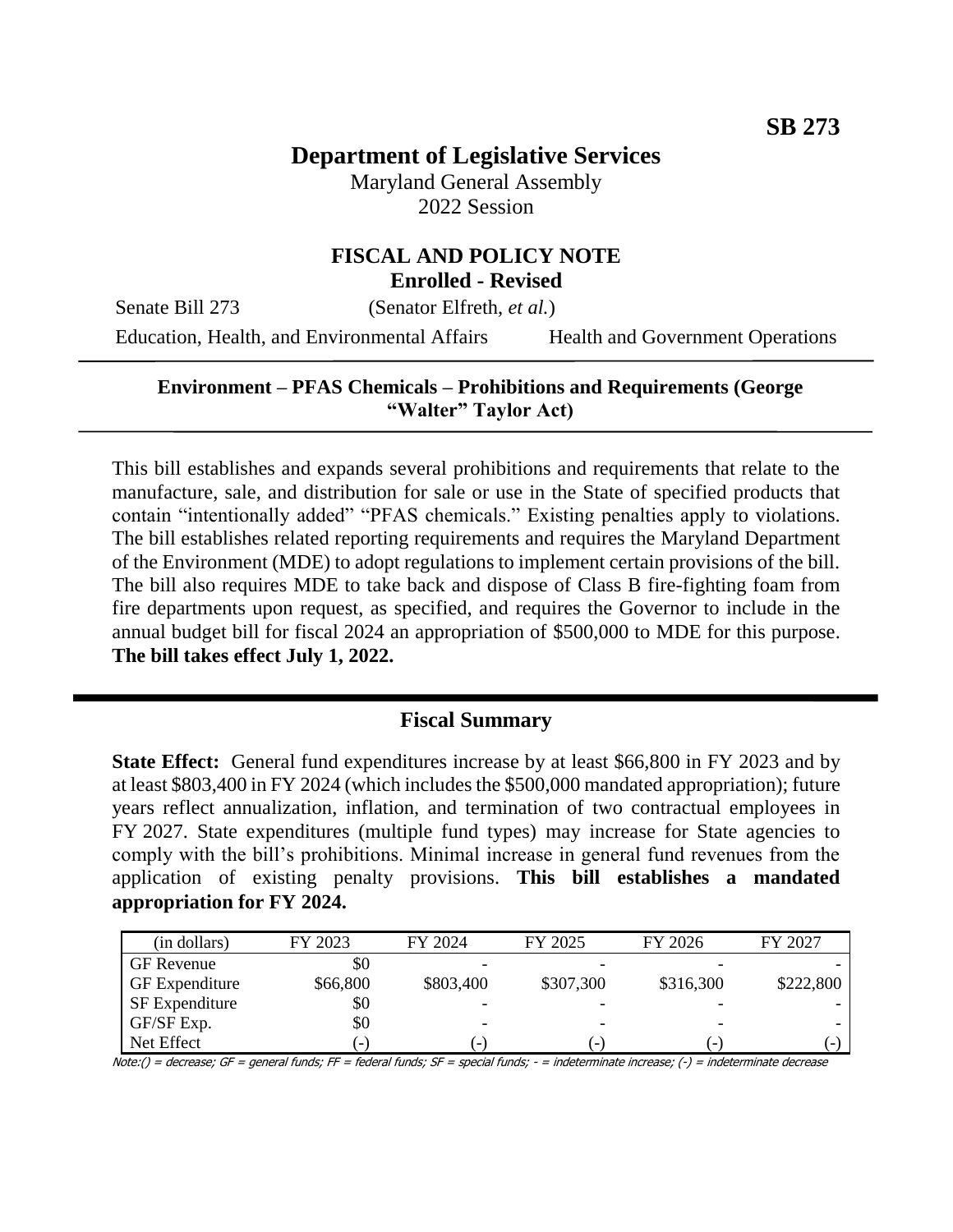Local Effect: Potential increase in local expenditures. Local revenues are not anticipated to be materially affected. **This bill may impose a mandate on a unit of local government.**

**Small Business Effect:** Meaningful.

## **Analysis**

#### **Bill Summary:**

## *Fire-fighting Foams and Personal Protective Equipment Containing Intentionally Added PFAS Chemicals*

*Fire-fighting Foams:* The bill generally prohibits, beginning January 1, 2024, a person from using, manufacturing, knowingly selling, offering for sale, or distributing for sale or use Class B fire-fighting foam that contains intentionally added PFAS chemicals in the State. However, a person may use, manufacture, sell, offer for sale, or distribute for sale or use Class B fire-fighting foam that contains intentionally added PFAS chemicals in the State (1) until September 30, 2024, if the fire-fighting foam will be used at an airport, a port, a refinery, or a chemical plan; (2) until December 31, 2027, if the fire-fighting foam will be used at a terminal, as defined by the bill; and (3) on or before any applicable date specified in federal law, if the fire-fighting foam will be used by a person that is required to use Class B fire-fighting foam that contains intentionally added PFAS chemicals.

A person who is authorized to use Class B fire-fighting foam with intentionally added PFAS chemicals may use these products if the person meets standards of use established under the bill. Among other things, the foam may not be released directly into the environment, as specified. In addition, the person must fully contain all releases on site and dispose of all wastes as specified. Any release in violation of the bill must be reported to MDE within five days, as specified. A person must also maintain documentation of any containment, disposal, and related measures taken, and the documentation may be requested for the purposes of investigating compliance by specified entities, including MDE. A person's failure to meet these requirements (related to containment, disposal, accidental release, and documentation) does not preclude the use of Class B fire-fighting foam containing intentionally added PFAS chemicals if the failure was a result of factors beyond the person's control.

A person is prohibited from disposing of Class B fire-fighting foam that contains intentionally added PFAS chemicals using incineration, as specified, or in a landfill.

SB 273/ Page 2 The bill repeals a requirement that only nonfluorinated training foam be used for the purposes of fire-fighting training and other measures related to using Class B fire-fighting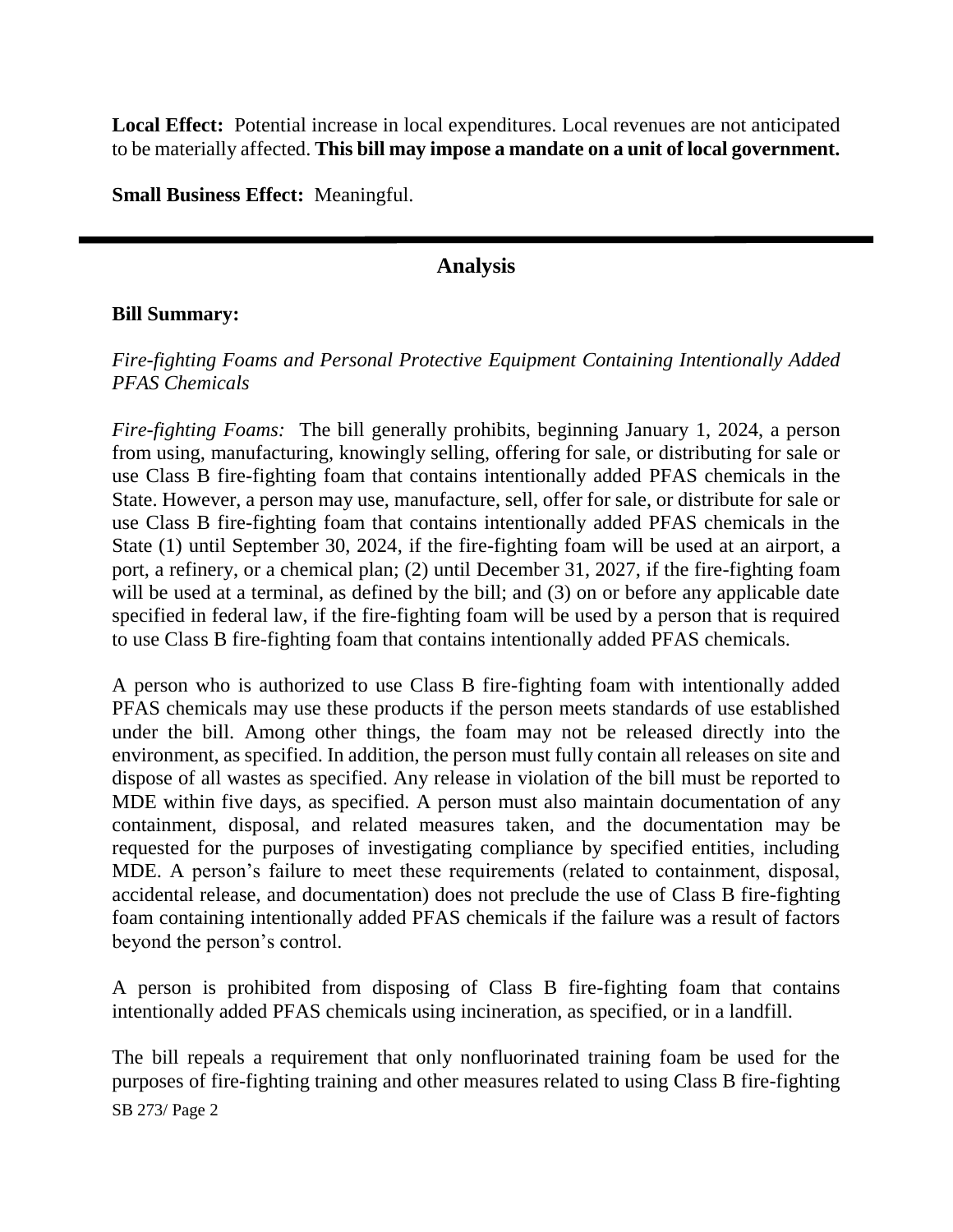foam with intentionally added PFAS chemicals for fire-fighting training purposes. The bill also repeals a prior exemption that specified that Subtitle 16 of Title 6 of the Environment Article did not apply to fire-fighting foams used at the Baltimore-Washington International Thurgood Marshall Airport (BWI Marshall Airport).

*Fire-fighting Foam Takeback Program:* MDE must, upon request from a fire department in the State, take back from the fire department Class B fire-fighting foam that contains intentionally added PFAS chemicals. MDE must dispose of the fire-fighting foam it receives from a fire department in a manner consistent with the bill. For fiscal 2024, the Governor must include in the annual budget bill an appropriation of \$500,000 to MDE to take back and dispose of fire-fighting foam from fire departments in accordance with these provisions.

*Personal Protective Equipment:* The bill defines personal protective equipment (PPE), for the purposes of Subtitle 16 of Title 6 of the Environment Article, as items designed, intended, or marketed to be worn by fire-fighting personnel in the performance of their fire and rescue activities, including jackets, pants, shoes, gloves, helmets, and respiratory equipment. If a person sells PPE for fire-fighting that contains PFAS chemicals in the State, the person must provide written notice to the purchaser at the time of the sale, that includes (1) a statement that the PPE contains PFAS chemicals and (2) the reason the PPE contains PFAS chemicals. Both the person selling the PPE and the purchaser must retain the required notice for at least three years after the date of the sale.

## *Provisions Relating to New Rugs to Which PFAS Chemicals Have Been Intentionally Added*

The bill prohibits, beginning January 1, 2024, a person from manufacturing or knowingly selling, offering for sale, or distributing for sale or use in the State a new rug or carpet to which PFAS chemicals have been intentionally added. A person who manufactures a rug or carpet for sale or use in the State must establish a certificate of compliance to attest that the product is in compliance with the bill. A person must provide the certificate of compliance to MDE within 30 days of a request by MDE.

### *Existing Penalties Applicable to the Above Provisions*

A person who violates any of the above provisions is subject to an existing civil penalty of up to \$500 for a first violation and up to \$1,000 for a second or subsequent violation.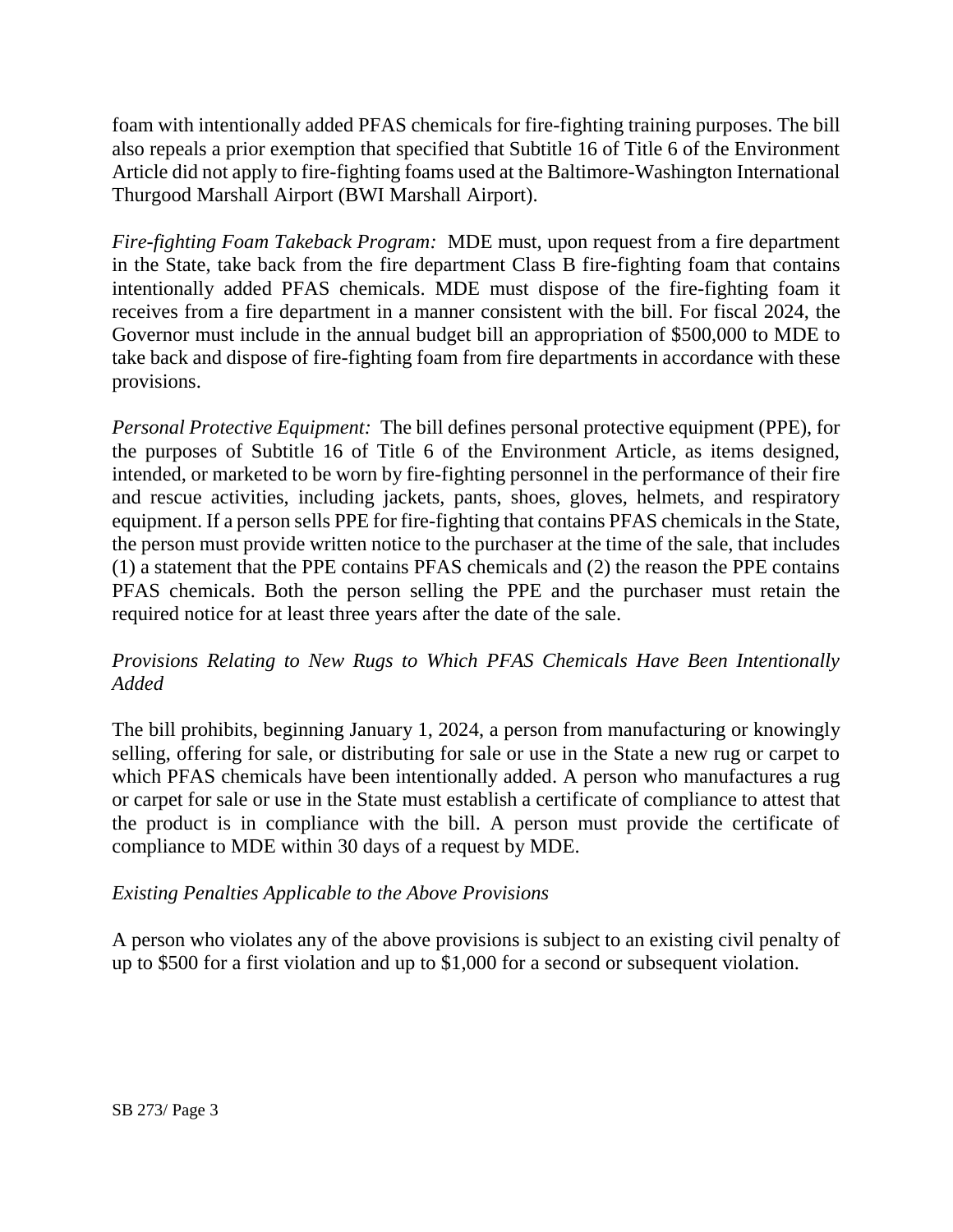## *Provisions Relating to Food Packages to Which PFAS Chemicals Have Been Intentionally Added*

"Food package" means a package that is designed and intended for direct food contact and is composed, in substantial part, of paperboard, or other materials originally derived from plant fibers, including (1) a food or beverage product that is contained in a food package to which a food package is applied; (2) a packaging component of a food package; and (3) plastic disposable gloves used in commercial or institutional food service.

The bill prohibits, beginning January 1, 2024, a manufacturer or distributor from manufacturing or knowingly selling, offering for sale, or distributing for sale or use in the State a food package or food packaging component designed and intended for direct food contact to which PFAS chemicals were intentionally added. A manufacturer who manufactures, sells, offers for sale, or distributes for sale or use in the State a food package or food packaging component must establish a certificate of compliance to attest that the product is in compliance with the bill. A manufacturer must provide the certificate of compliance to MDE within 30 days of a request by MDE.

A person who violates any of these provisions is subject to existing civil and criminal penalty provisions. Specifically, a violator is subject to a civil penalty of up to \$1,000 for each violation, not exceeding a total of \$10,000 for any action. Each package or packaging component in violation constitutes a separate offense. Further, any person who has previously been assessed a related civil penalty and who willfully violates any of these provisions is guilty of a misdemeanor, and upon conviction, is subject to a fine of up to \$20,000.

### *Reporting Requirements*

By December 31, 2022, MDE must report to the General Assembly on (1) the location and results of any testing for PFAS chemicals that MDE has conducted on waters of the State; (2) any plan MDE has for further testing for PFAS chemicals in waters of the State; and (3) any plan MDE has for remediation and public education in areas where the water has been found to be contaminated by PFAS chemicals.

By December 31, 2023, MDE and the Maryland Department of Health (MDH) must jointly prepare, in coordination with other relevant State agencies, the federal government, local governments, and the public, and submit to the General Assembly, a PFAS Action Plan that identifies strategies, actions, and funding alternatives to meet several specified objectives.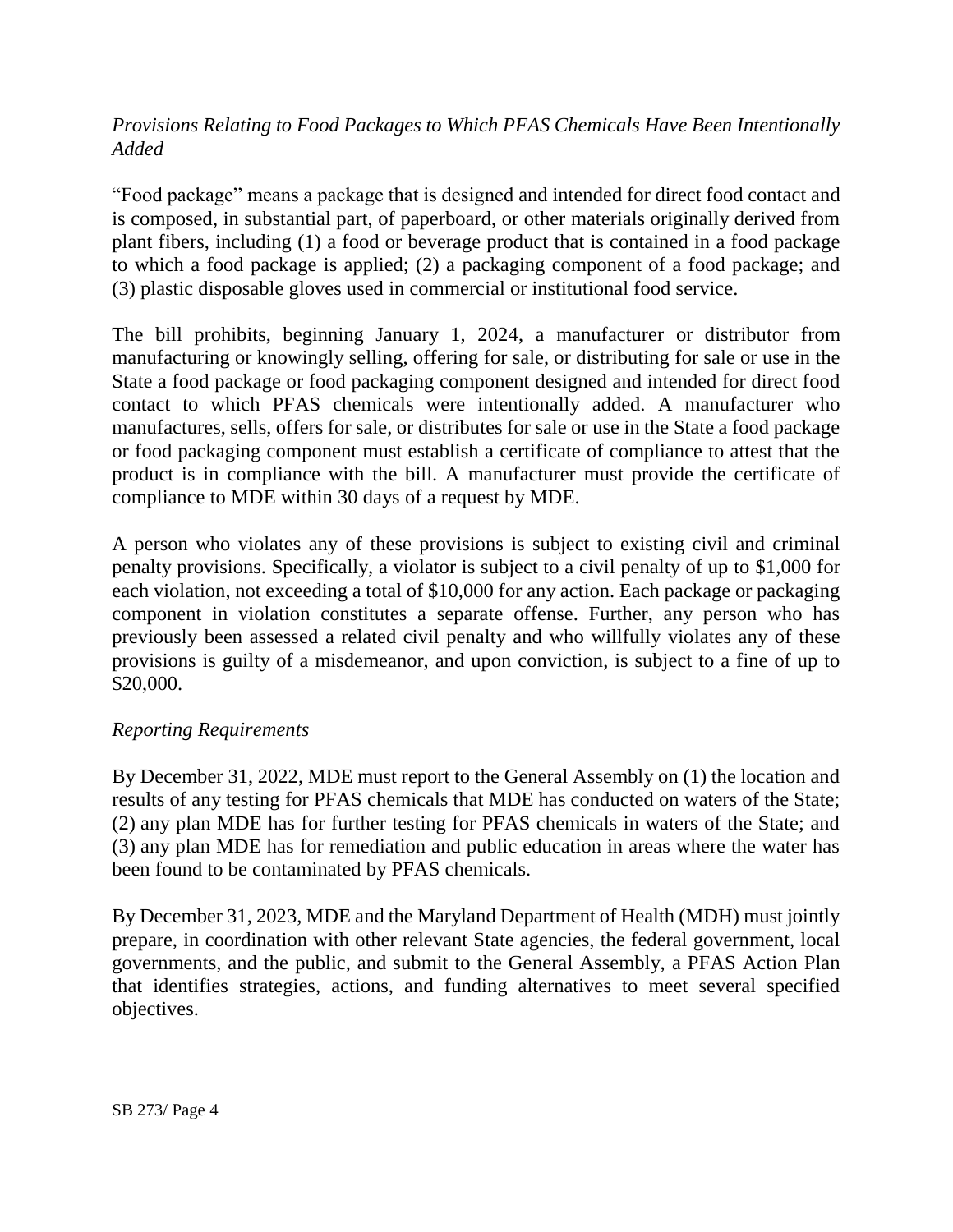#### *Relevant Definitions*

With respect to the bill's provisions that relate to fire-fighting foam, PPE, and new rugs, under Subtitle 16 of Title 6 of the Environment Article, "intentionally added" means the act of deliberately using a chemical in the formation of a product where its continued presence is desired in the product to provide a specific characteristic. The bill alters the definition of "PFAS chemicals" as used in Subtitle 16 of Title 6 of the Environment Article (which governs PFAS chemicals) to mean, when used in fire-fighting agents, fire-fighting equipment, food packaging, and rugs and carpets, a class of fluorinated organic chemicals that contain at least one fully fluorinated carbon atom, including perfluoroalkyl and polyfluoroalkyl substances.

With respect to the bill's provisions that relate to food packages (Under Subtitle 19 of Title 9 of the Environment Article), "intentionally added" means the act of deliberately using a chemical in the formation of a package or packaging component when the chemical's continued presence is desired in the final package or packaging component to provide a specific characteristic. Under these provisions, "PFAS chemicals" have the same meaning as the one used in Subtitle 16 of Title 6 of the Environment Article (as amended by the bill).

### **Current Law:**

#### *Relevant State Law*

Chapters 276 and 277 of 2020 generally prohibit, beginning October 1, 2021, the use of "Class B fire-fighting foam" that contains intentionally added PFAS chemicals for testing purposes, with specified exceptions, or training purposes. Nonfluorinated training foam must be used for fire-fighting training purposes. These Acts do not apply to fire-fighting foams used at BWI Marshall Airport, nor did they restrict the manufacture, sale, distribution, discharge, or use of Class B fire-fighting foam that contains intentionally added PFAS chemicals in emergency fire-fighting or fire prevention operations. A person who violates these provisions is subject to a civil penalty of up to \$500 for a first violation and up to \$1,000 for a second or subsequent violation.

Subtitle 19 of Title 9 of the Environment article governs toxics in packaging and generally prohibits a manufacturer or distributor from selling or offering for sale (or for promotional purposes) any package or packaging component or any product in a package or packaging component to which lead, cadmium, mercury, or hexavalent chromium was intentionally added during manufacture or distribution.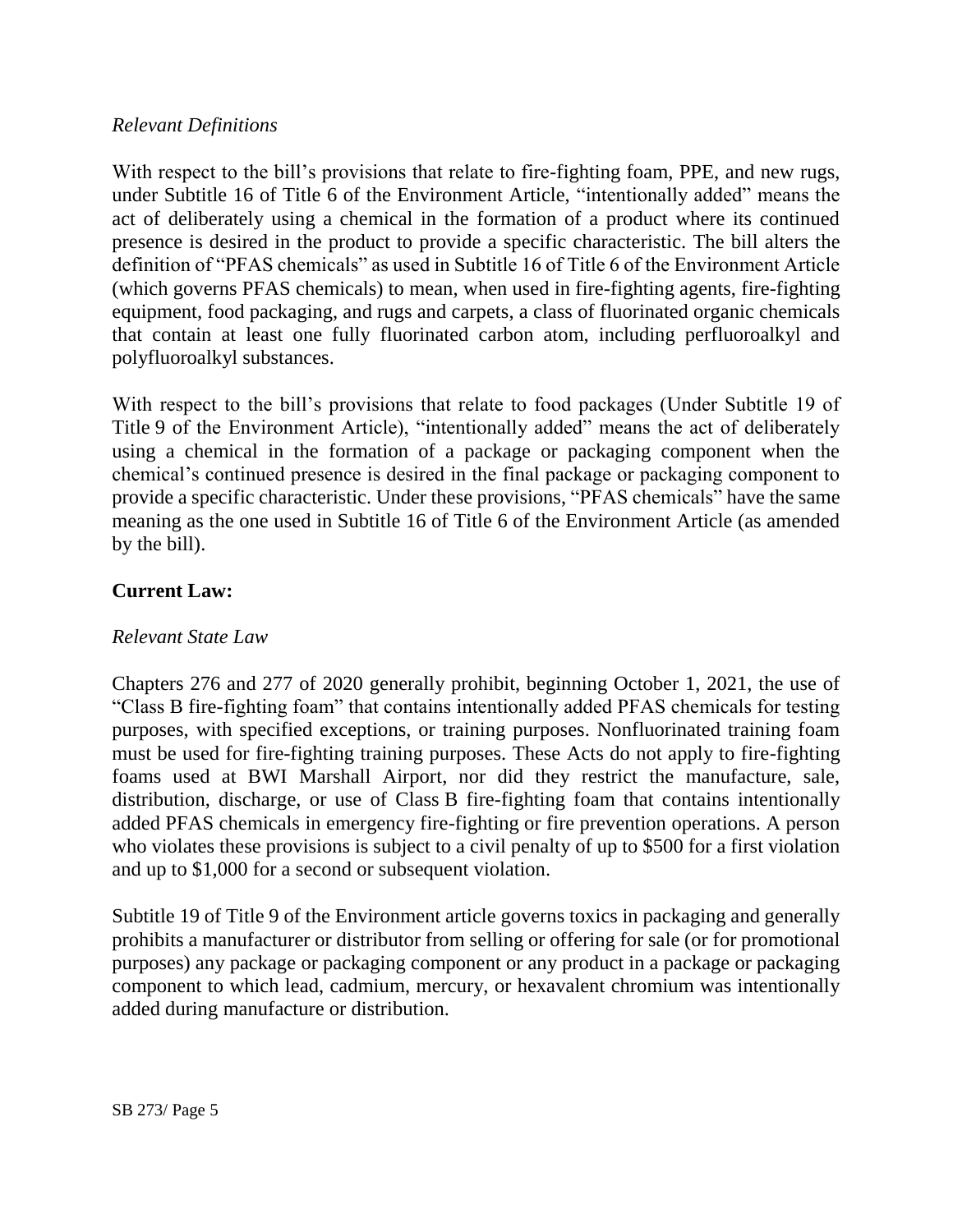### *Relevant Federal Law and Recent Regulatory Action*

The Federal Aviation Administration (FAA) Reauthorization Act of 2018 directed FAA to stop the use of fluorinated foam by October 4, 2021. In response, FAA issued guidance that states the fire-fighting foam standard that applies to airports no longer specifically requires the use of fluorinated chemicals (PFAS) but maintains the same military standard (which is based on how fluorinated foams perform). Under the guidance, foam that contains fluorinated chemicals may still be used, and FAA encourages certificate holders who have identified alternative foam to seek approval from FAA.

On October 18, 2021, the U.S. Environmental Protection Agency announced its comprehensive national strategy to confront PFAS pollution, called the "Strategic Roadmap." Among other things, the roadmap contains (1) timelines to set enforceable drinking water limits under the federal Safe Drinking Water Act; (2) a hazardous substance designation under the federal Comprehensive Environmental Response, Compensation, and Liability Act; (3) timelines for action on effluent guideline limitations under the federal Clean Water Act for nine industrial categories; (4) a review of actions taken under the federal Toxic Substances Control Act (which regulates the introduction of new or already existing chemicals); and (5) continued efforts to build the technical foundation needed on PFAS air emissions to inform future actions under the federal Clean Air Act.

## **State Expenditures:**

### *Maryland Department of the Environment*

General fund expenditures for MDE increase by \$66,772 in fiscal 2023, and by \$803,394 in fiscal 2024. These estimates account for the timing of the bill's mandated appropriation to take back and dispose of PFAS fire-fighting foam from fire departments (in fiscal 2024), and the effective date of the bill's prohibitions, which begin January 1, 2024. This estimate reflects the cost of hiring one contractual administrator in fiscal 2023, and four employees in fiscal 2024 (two regular employees (one environmental compliance specialist and one chemist) and two contractual employees (both environmental compliance specialists)).

The administrator is hired in fiscal 2023 to (1) conduct outreach to fire departments in the State to provide notice and identify fire departments that choose to participate in the takeback program and to identify the amount and condition of foam to be collected; (2) coordinate the collection of affected Class B fire-fighting foam from fire departments under the takeback program; and (3) oversee the proper disposal of the foam, which includes contracting with an environmental service provider with expertise in collecting and disposing of affected foam. The remaining employees are hired in fiscal 2024 to (1) research, conduct outreach, and identify other affected brands, manufacturers, distributors, retailers, or industry users of affected products; (2) develop regulations;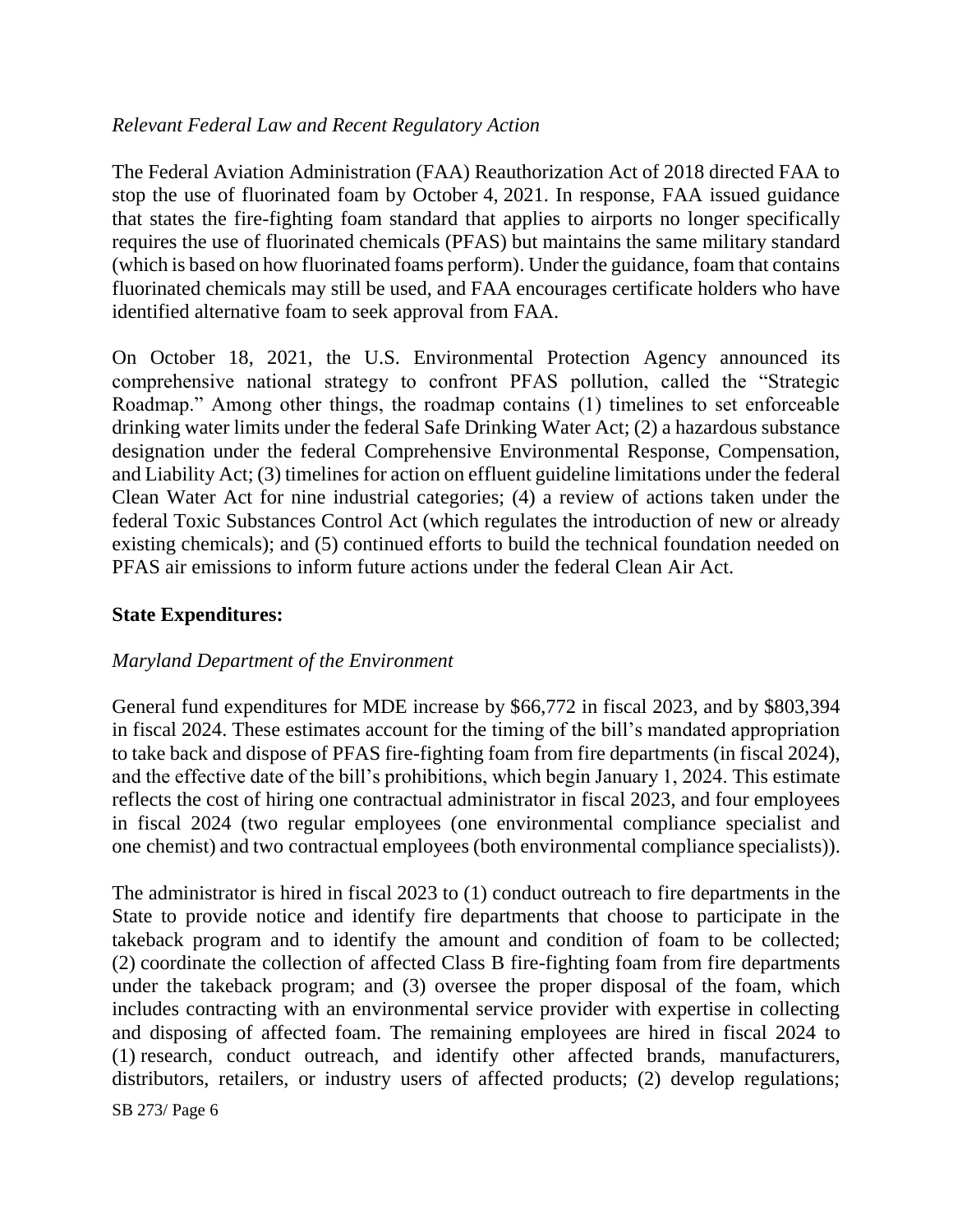(3) conduct oversight, targeted inspections, and general enforcement activities; (4) establish procedures for affected entities to submit certifications of compliance; (5) review certifications as necessary for enforcement actions; (6) conduct laboratory analysis and testing to verify whether products contain PFAS chemicals; and (7) write the required report on current and future PFAS testing conducted by MDE on waters of the State. It includes salaries, fringe benefits, one-time start-up costs (including the purchase of one vehicle), and ongoing operating expenses. The information and assumptions used in calculating the estimate are stated below:

- the range of affected products are varied, and MDE does not currently regulate rugs, carpets, food packaging, or PPE that contain intentionally added PFAS chemicals;
- MDE must conduct research and outreach to identify affected entities and products;
- MDE is primarily responsible for enforcing the bill;
- based on information provided by MDE, there are nearly 5,000 different PFAS compounds;
- MDE needs to conduct research to determine participants interested in the takeback program and to identify and contract with an environmental service provider capable of disposing of purchased Class B fire-fighting foam before receiving the mandated funding in fiscal 2024;
- given the regulatory uncertainty, it will take several years to fully dispose of purchased Class B fire-fighting foam; and
- the entire \$500,000 in mandated funding is used in fiscal 2024 to take back and dispose of Class B fire-fighting foam from fire departments (although in reality, it could take more than one year for MDE to fully spend the appropriation).

|                                           | FY 2023  | FY 2024   |
|-------------------------------------------|----------|-----------|
| <b>Regular Positions (New)</b>            |          | 2.0       |
| <b>Contractual Positions (New)</b>        | 1.0      | 2.0       |
| Salaries and Fringe Benefits (Total)      | \$58,004 | \$227,573 |
| Vehicle Purchase                          |          | 32,000    |
| <b>Mandated Appropriation</b>             | $\theta$ | 500,000   |
| <b>Other Operating Expenses/Equipment</b> | 8,768    | 43,821    |
| <b>Minimum MDE Expenditures</b>           | \$66,772 | \$803,394 |

This estimate does not include any health insurance costs that could be incurred for specified contractual employees under the State's implementation of the federal Patient Protection and Affordable Care Act.

Future year expenditures reflect salaries with annual increases and employee turnover as well as annual increases in ongoing operating expenses. Future year expenditures also reflect termination of the two contractual environmental compliance specialists after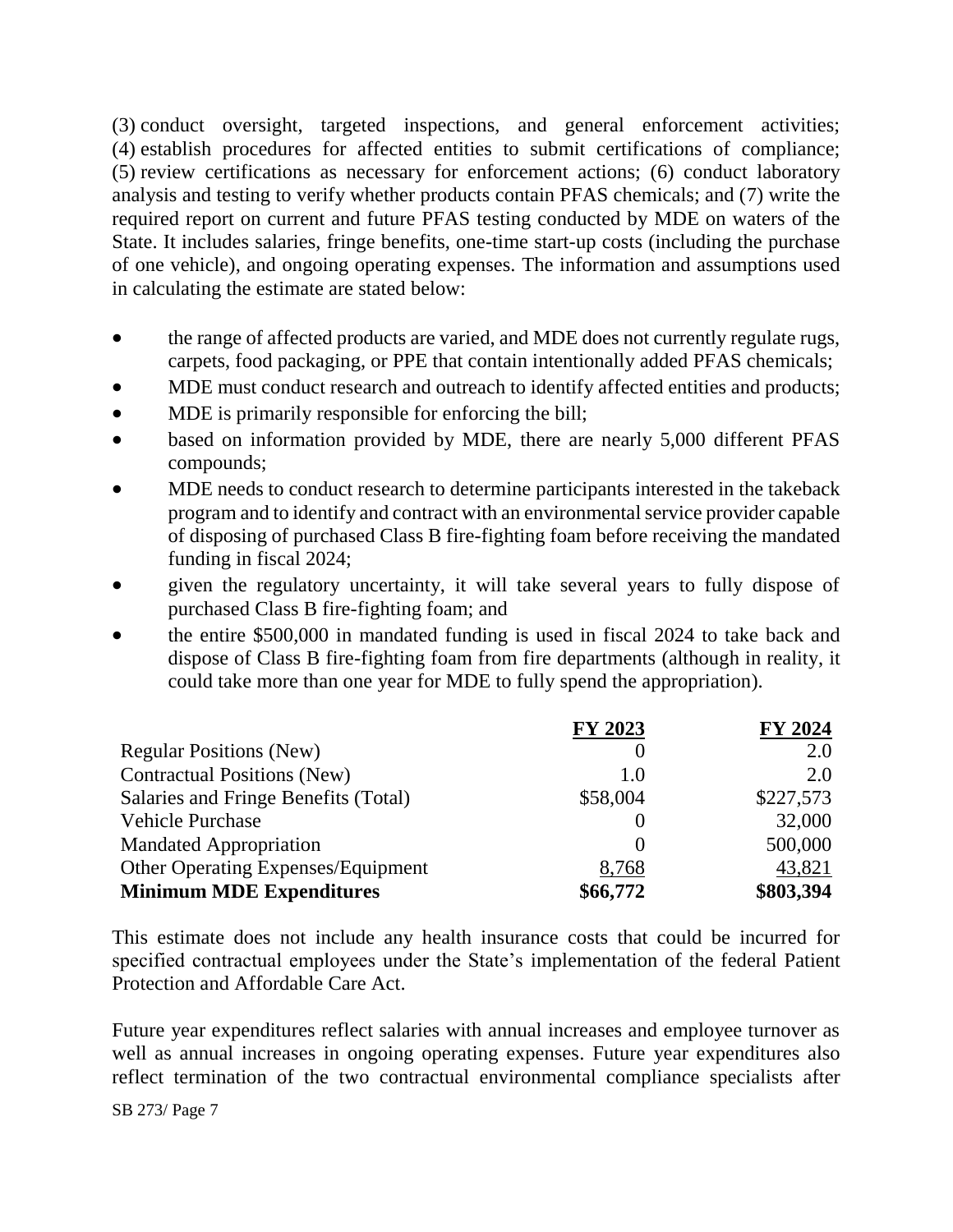fiscal 2026. It is assumed that the bulk of the enforcement activity occurs in the first three years of implementation and that beginning in fiscal 2027, the two regular employees can handle ongoing implementation and enforcement. Future year expenditures also reflect termination of the contractual administrator at the end of fiscal 2027. It is assumed that by the end of fiscal 2027, all of the Class B fire-fighting foam that MDE takes back from fire departments will be properly disposed of, and, as a result, the employee is no longer necessary. To the extent that MDE is able to fully dispose of the received Class B fire-fighting foam earlier than anticipated, the contractual administrator may not be needed for the full five years and staffing costs may decrease.

The Department of Legislative Services (DLS) notes that MDE also incurs costs to conduct laboratory testing for supplies and equipment. However, MDE was unable to provide a specific estimate of these costs; accordingly, they are not reflected in this analysis.

### *Costs to Develop a PFAS Action Plan*

MDE and MDH are unable to provide specific estimates related to the costs of developing the required PFAS Action Plan. However, MDE anticipates that it takes at least 2,500 hours to (1) form a workgroup of individuals with expertise in areas such as toxicokinetics review, human and ecological risk assessments, and regulatory product development and registration; (2) develop PFAS exposure minimization strategies; (3) develop a cleanup plan for historical releases of PFAS by conducting or reviewing existing sampling data of sites where historical land uses indicate possible PFAS contamination; (4) conduct analysis of environmental justice and health inequities as they relate to PFAS contamination; (5) develop and implement educational and risk communication materials; and (6) draft the PFAS Action Plan, incorporating the substantive comments of the workgroup and the general public.

Given the tight timeframe required for the development of the PFAS Action Plan, MDE and MDH likely need to hire a consultant to develop the plan. Although DLS is unable to reliably estimate the costs of such a consultant, based on costs to develop comparable action plans, general fund expenditures could increase by at least \$100,000 to hire a consultant.

## *Impact of the Bill's Prohibition on the Use of Class B Fire-fighting Foam and Other Products*

To the extent that any State entities use Class B fire-fighting foam that are not exempt from the bill's prohibitions and use restrictions, State expenditures (multiple fund types) may increase to purchase compliant products. State expenditures may increase further for foam disposal, containment, and/or treatment costs. Regulatory uncertainty at the federal level regarding the use of Class B fire-fighting foam has already caused an increase in disposal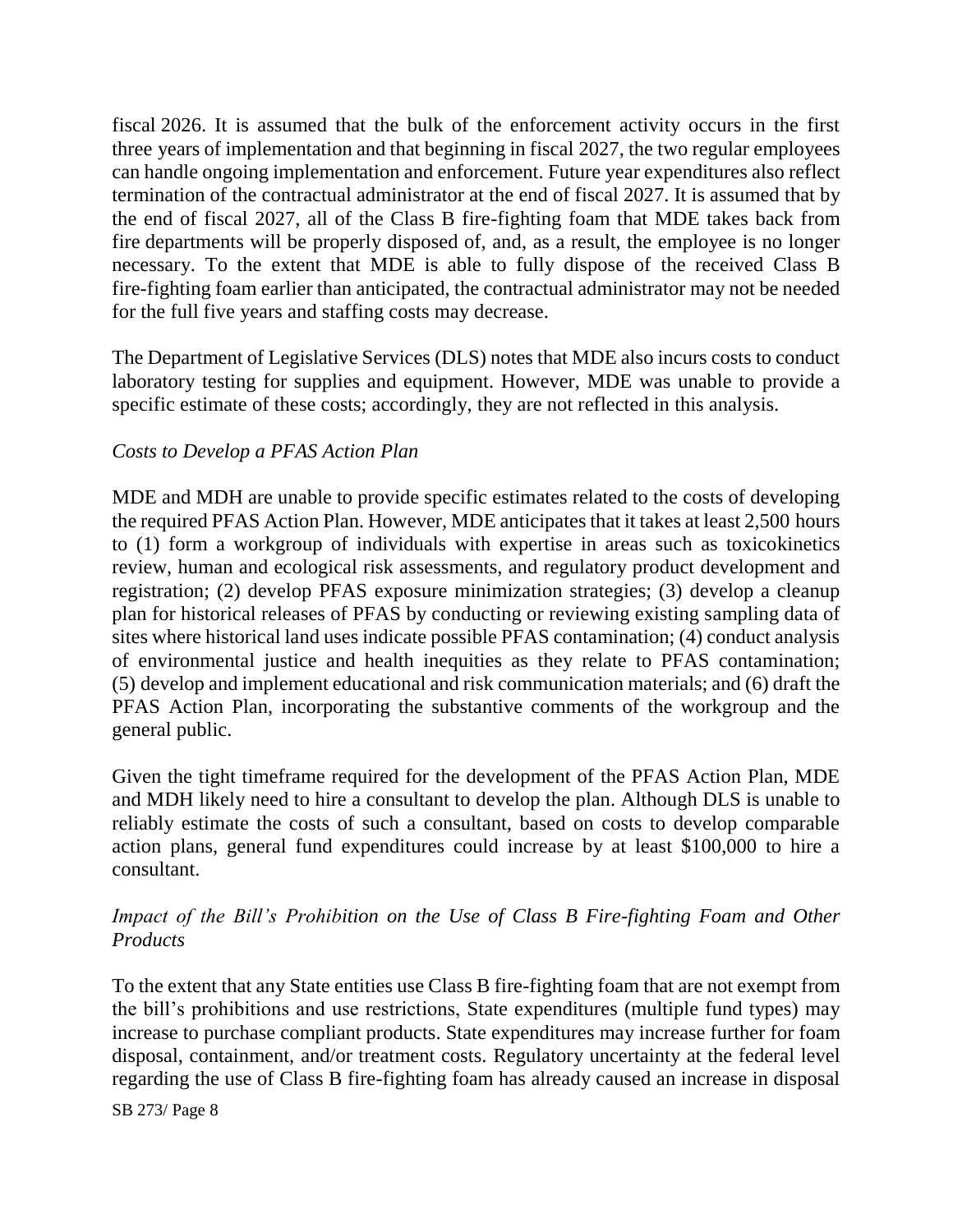costs for these foams. However, DLS does not have enough information to be able to provide a magnitude of the cost difference between compliant and noncompliant products or to predict actual disposal costs. Accordingly, a reliable estimate of any increase in costs cannot be made at this time.

**State Revenues:** General fund revenues increase minimally beginning as early as fiscal 2024 from the application of existing penalty provisions to the bill's provisions.

**Local Expenditures:** The bill affects local governments (primarily local governments that have fire departments or locally operated airports) and likely increases local expenditures beginning January 1, 2024, because local governments must obtain alternative products to replace affected Class B fire-fighting foam. However, local governments that choose to participate in the takeback program are no longer responsible for disposal costs for the foam, which have been increasing in recent years.

Local government expenditures could also increase to purchase food packaging and rugs and/or carpeting that meet the bill's requirements.

The requirement to retain documentation on any PPE that contains intentionally added PFAS chemicals is not anticipated to materially affect local governments.

**Small Business Effect:** The bill has a meaningful impact on small businesses that manufacture, sell, or distribute fire-fighting foam, carpets or rugs, or food packaging with intentionally added PFAS chemicals that are required to cease selling these products beginning January 1, 2024. Additionally, small businesses that manufacture, sell, or distribute fire-fighting foam, carpets or rugs, or food packaging without PFAS must develop and maintain certifications that those products are compliant with the bill. Small businesses that purchase PFAS-containing fire-fighting foam, rugs, or food packaging will no longer be able to purchase those products beginning January 1, 2024, and may realize an increase in costs to purchase alternative products. Small businesses that manufacture, sell, or distribute PFAS-containing fire-fighting foam incur costs to recall the affected foam, reimburse retailers or purchasers, and/or safely transport and store the recalled foam. Finally, small businesses that sell PPE that contain PFAS chemicals in the State must (1) develop a notice to provide to purchasers at the time of sale and (2) retain copies of each notice for at least three years after the date of the sale.

# **Additional Information**

**Prior Introductions:** SB 195 of 2021, a bill with similar provisions, received a hearing in the Senate Education, Health, and Environmental Affairs Committee, but no further action